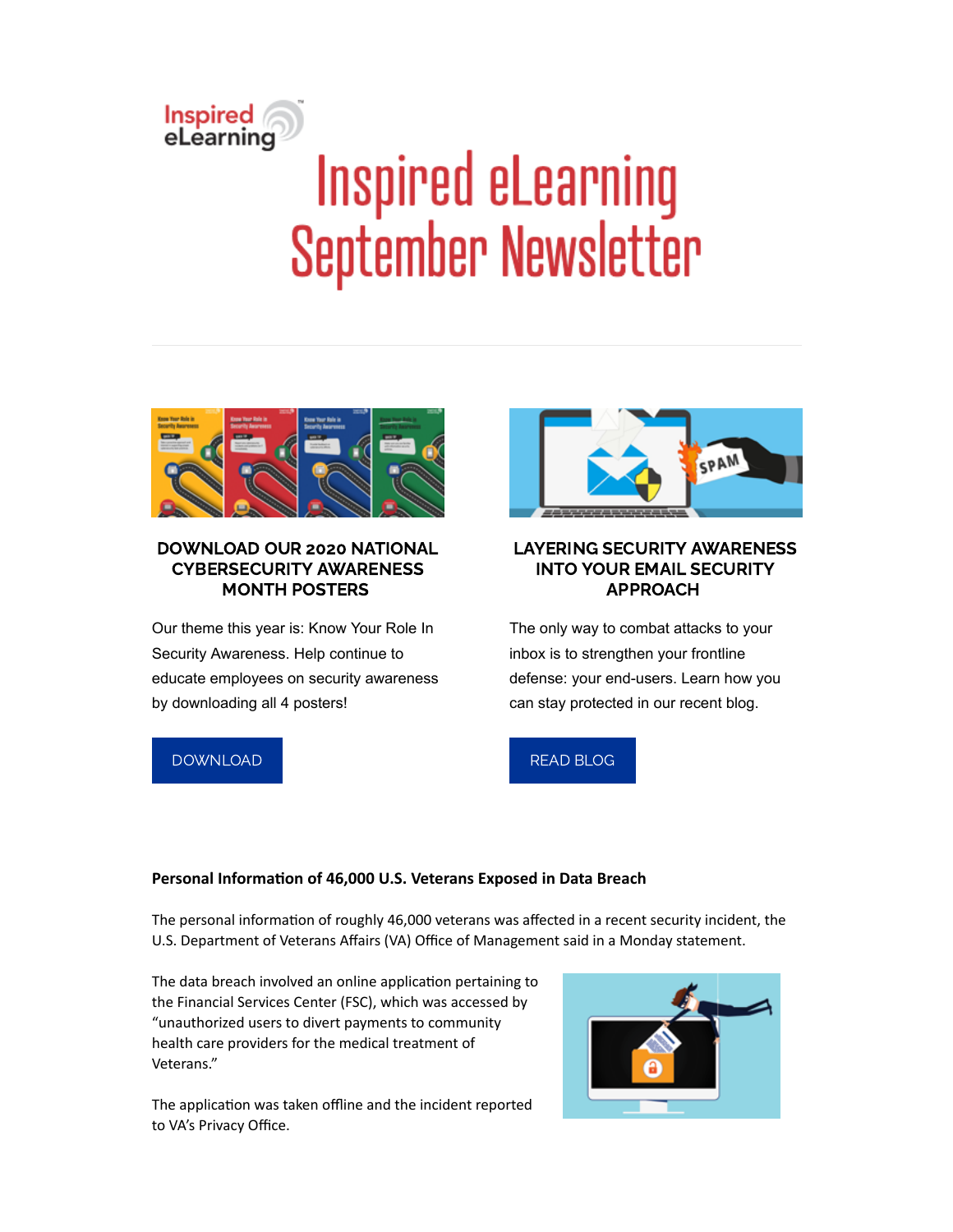An investigation into the incident has revealed that the hackers modified financial information once they were able to access the application. By using social engineering and exploiting authentication protocols, the attackers were then able to divert payments from the VA.

"To prevent any future improper access to and modification of information, system access will not be reenabled until a comprehensive security review is completed by the VA Office of Information Technology," the VA reveals.

The FSC also started alerting the affected veterans of the incident and the potential compromise of personal information. For those who are deceased, the next-of-kin are being alerted.

Veterans who might have had their social security numbers compromised in the incident are being offered access to credit monitoring services, the Department of Veterans Affairs said.

Only veterans who receive the breach notification should take action to protect their data, as instructed in the letter they receive. Other veterans were not affected by the data breach.

"Given that the loss of records safeguarded by the federal government has been in batches of hundreds of thousands, or even millions in recent memory, it is probably a relief to someone somewhere that this breach accounts for less than fifty thousand," Tim Wade, Technical Director, CTO Team at Vectra, said in an emailed comment.

"That we're framing this loss in that context just further underscores the need for federal systems to rapidly modernize IT security capabilities. Leadership at the top must take accountability, and cultural changes must occur, if we are to expect these patterns to abate," Wade continued.

This article was originally posted by SecurityWeek.com. Read the full article [here.](https://www.securityweek.com/personal-information-46000-us-veterans-exposed-data-breach)

#### **Breach of COVID-19 Test Data Undermines Pandemic Response**

What's one of the worst things that can happen during a pandemic? The answer is anything that gives people less trust in their public health system to handle the crisis, potentially leading to lower compliance with essential government guidance and undercutting efforts to eradicate the outbreak.



Enter a U.K. data breach that has exposed personally identifiable information for every one of the 18,105 residents of Wales who tested positive for COVID-19 from Feb. 27 to Aug. 30.

Public Health Wales, the national public health agency, first disclosed the breach on Monday, saying it was the result of "individual human error" and had occurred on Aug. 30 after the PII was "uploaded by mistake to a public server where it

was searchable by anyone using the site." Public Health Wales says it immediately excised the data after being alerted to the breach. "In the 20 hours it was online it had been viewed 56 times," it says.

The health agency says the exposed information falls into two categories: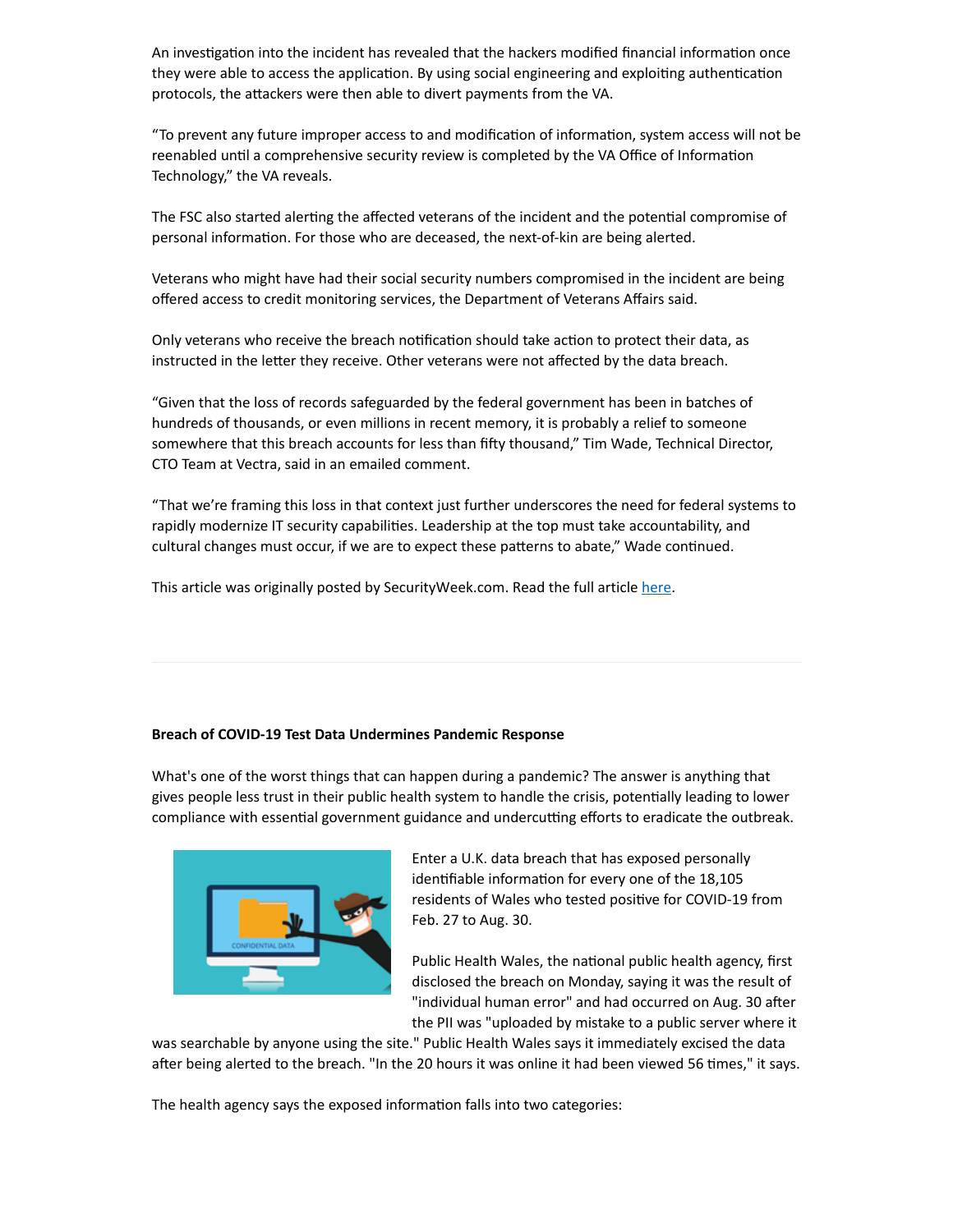- **Lower risk of identification:** For 16,179 individuals, exposed information "consisted of their inials, date of birth, geographical area and gender, meaning that the risk they could be identified is low."
- **Higher risk of identification:** The remaining 1,926 individuals live in nursing homes or supported housing - including homelessness hostels, refuges, long-term accommodation for individuals unable to live in the community - and the exposed information included the above, as well as the name of the setting in which they live.

For the individuals for whom more information was exposed, "the risk of identification for these individuals therefore is higher but is still considered low," Public Health Wales says, noting that the U.K.'s Information Commissioner's Office has been alerted, and a full investigation is underway.

Even so, these types of errors are anathema to trust in the public health system, and can compound compliance problems with various levels of lock down restrictions that have been imposed by the four countries that comprise the U.K. - not just Wales, but also England, Scotland and Northern Ireland.

"We recognize that the disclosure of any confidential personal information is likely to cause concern and anxiety among those affected and we deeply regret that this has happened," Public Health Wales says.

As one doctor in Wales tweeted: Don't let this breach stop you from getting tested.

#### **UK Cases Spike**

In the U.K., so far, 371,125 individuals have tested positive for COVID-19, including 2,621 on Monday, according to official figures, and at least 41,637 deaths due to the disease have been counted. A recent surge in infections has led officials in England and Scotland to mandate a new "rule of six," which prohibits social gatherings - indoors or out - of more than six people. Violators in England can face fines of up to £3,200 (\$4,125).

In some regions of the country - including Birmingham and Glasgow - visiting other people's houses has also been prohibited, due to rising infection rates.

Accurate counts of infection rates has been stymied in recent days, however, by Conservative Prime Minister Boris Johnson's administration warning that it has put in place insufficient testing capacity, leading to excessive delays in getting back test results. Public health officials say the crash in testing capabilities prefigures what is expected to be a surge in cases this winter.

As part of the government's pandemic response, Johnson initially promised to have a digital contacttracing app in place by mid-May, which would centrally track all users and include scant security or privacy protections, despite security experts warning that such safeguards would be mandatory for adoption.

After testing early versions of its app this past spring, the government made a U-turn, promising to follow a privacy-preserving approach and saying the app might finally be ready by winter.

Now, Johnson's government has promised that a contact-tracing app for England and Wales will be launched on Sept. 24.

#### **Anonymized Tracking**

In contrast to the weak Westminster-led response, Northern Ireland launched its app, called StopCOVID NI, for Apple and Google devices on July 31.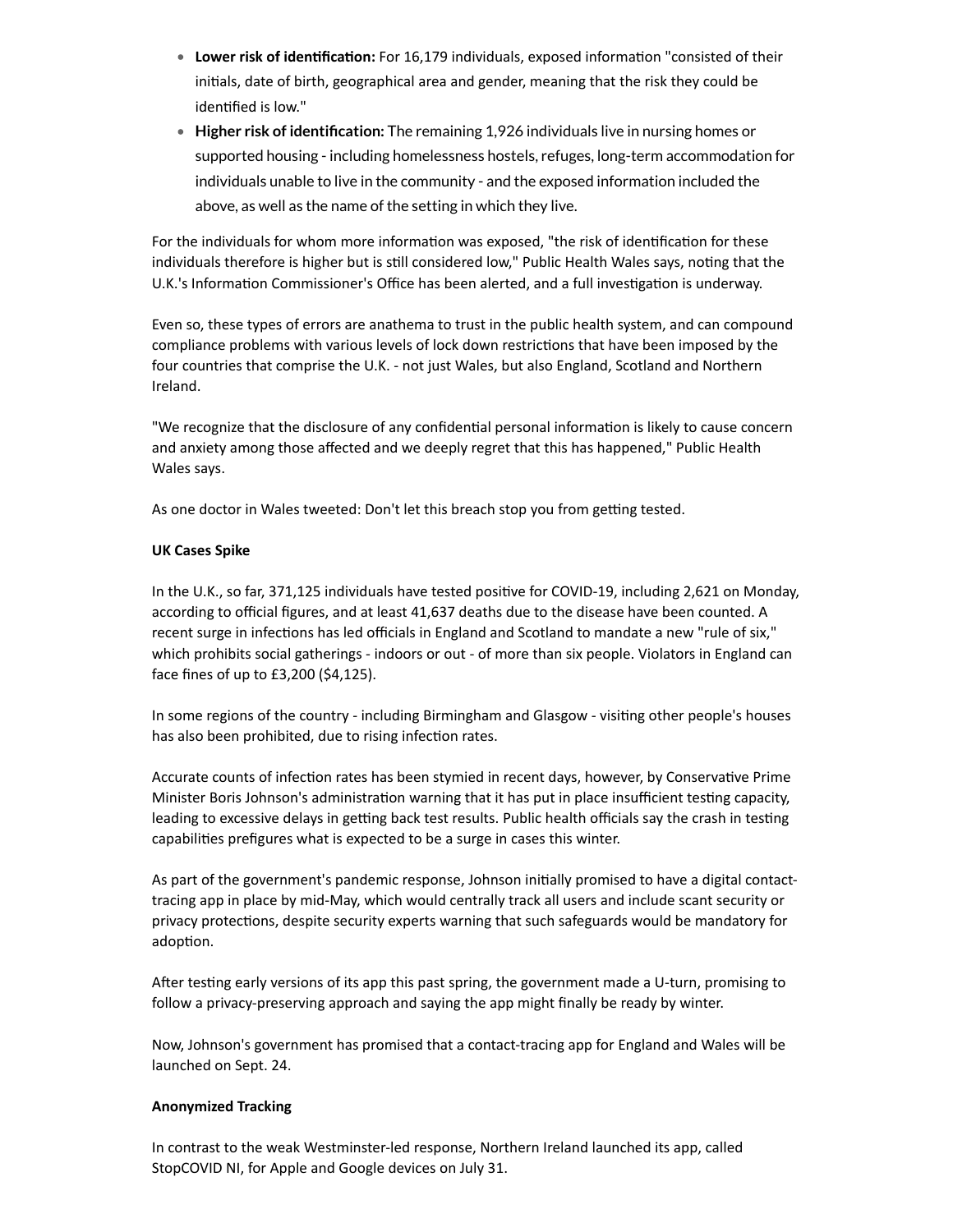"This could be the most important thing you do all year," Northern Ireland Health Minister Robin Swann said at the time. "It could prevent you from spreading the virus to people you care about."

Officials say StopCOVID NI has been downloaded by 350,000 individuals, and so far, the app has nofied 1,000 of them that they might be at risk. Public health officials in Northern Ireland say they're developing a version of the app targeted at those younger than age 18.

Northern Ireland's app was designed by NearForm, which also built an app for the Republic of Ireland, which made the code open source in July to help other governments.

Scotland launched its own contact-tracing app, also designed by NearForm, in the form of Protect Scotland on Thursday. "I would encourage everyone to download the free app if they have a compatible smartphone, and help slow the spread of COVID-19. This will support the work of NHS Scotland and has the potential to help avoid local lockdowns," said Scotland's First Minister Nicola Sturgeon.

#### **How Digital Contract Tracing Apps Work**

Here's how the apps work: Using updates Apple and Google have added to their operating system, the apps use Bluetooth to exchange non-identifiable information in the background with other capable devices, logging their proximity and duration, but capturing no location data.

If someone receives a positive COVID-19 test, they will receive a text message inviting them to enter a code, generated by their app, that will allow health authorities to see the anonymized IDs of everyone with whom they came into contact for a specified duration. The app can then be set to flag the devices using these IDs - again, anonymously - so individuals can be warned to self-isolate, as they may be at increased risk of having caught the disease.

Whether digital contact tracing apps have a demonstrable impact on improving the suppression of new COVID-19 infections remains to be seen. But as the pandemic continues, and infection and death rates rise - more than 29 million cases and 929,000 deaths having been recorded worldwide we need all the help we can get.

This article was originally posted by Data Breach Today. Read the full article [here.](https://www.databreachtoday.com/blogs/breach-covid-19-test-data-undermines-pandemic-response-p-2938)

#### **Report: 97% of Cybersecurity Companies Have Leaked Data on the Dark Web**

In a new report into the global cybersecurity industry's exposure on the Dark Web this year, global application security company, ImmuniWeb, uncovered that 97% of leading cybersecurity companies have data leaks or other security incidents exposed on the Dark Web, while on average, there are over 4,000 stolen credentials and other sensitive data exposed per cybersecurity company.

Even the cybersecurity industry itself is not immune to these problems, as demonstrated in ImmuniWeb's research.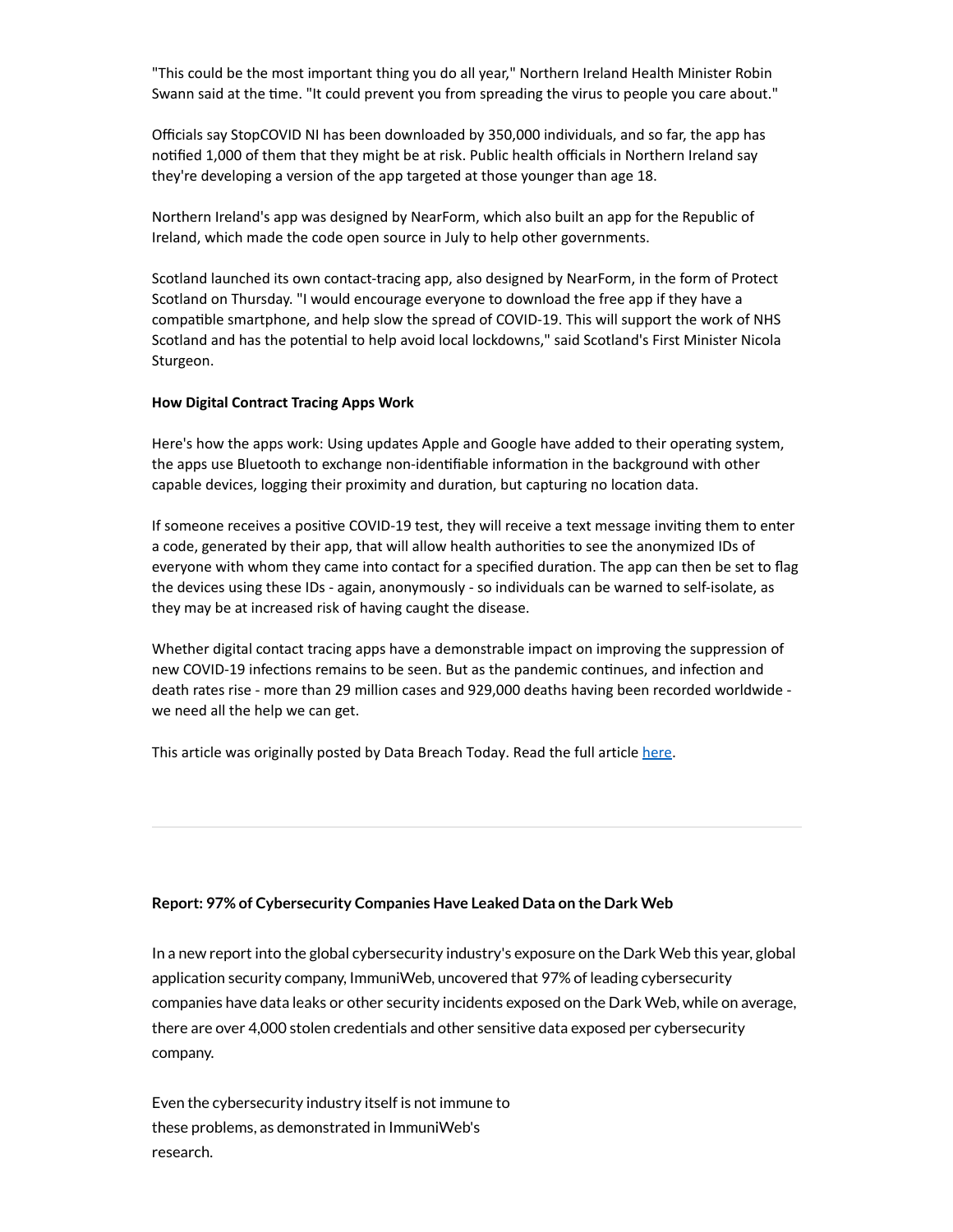Key findings that the research found relating to the leading global cybersecurity companies' exposure on the Dark Web included:

97% of companies have data leaks and other security incidents exposed on the Dark Web.



 $631,512$  verified security incidents were found with over 25% (or 160,529) of those classed as a high or

critical risk level+ containing highly sensitive information such as plaintext credentials or PII, including financial or similar data. Hence, on average, there are 1,586 stolen credentials and other sensitive data exposed per cybersecurity company. Over 1 million unverified incidents (1,027,395) were also discovered during ImmuniWeb's research, and only 159,462 were estimated as low risk.

- 29% of stolen passwords are weak, employees from 162 companies reuse their passwords the research revealed that 29% of stolen passwords are weak, with less than eight characters or without uppercase letters, numbers, or other special characters and that employees from 162 companies (around 40) reuse identical passwords on different breached This boosts the risk of password re-use attacks by cybercriminals.
- Professional emails were used on porn and adult dating sites third-party breaches represented a considerable number of the incidents, as ImmuniWeb's research found 5,121 credentials that had been stolen from hacked porn or adult dating websites.
- 63% of websites of the cybersecurity companies do not comply with PCI DSS requirements which means that they use vulnerable or outdated software (including JS libraries and frameworks) or have no Web Application Firewall (WAF) in blocking mode.
- 48% of websites of the cybersecurity companies do not comply with GDPR requirements because of vulnerable software, the absence of a conspicuously visible privacy policy, or a missing cookie disclaimer when cookies contain PII or traceable identifiers.
- 91 companies had exploitable website security vulnerabilities, 26% of which are still unpatched - this finding came from ImmuniWeb referring to openly available data on the Open Bug Bounty project.

The research was run using ImmuniWeb's free online Domain Security Test, which combines proprietary OSINT technology enhanced with Machine Learning, to discover and classify Dark Web exposure. 398 leading cybersecurity companies headquartered in 26 countries, mostly the US and Europe, were tested.

Cybersecurity companies in the US suffered the highest and critical risk incidents, followed by the UK and Canada, then Ireland, Japan, Germany, Israel, the Czech Republic, Russia, and Slovakia.

Of the 398 cybersecurity companies tested, only those in Switzerland, Portugal, and Italy did not suffer any high or critical risk incidents, while those in Belgium, Portugal, and France had the lowest number of verified incidents.

Ilia Kolochenko, CEO & Founder of ImmuniWeb, commented on the research:

"Today, cybercriminals endeavor to maximize their profits and minimize their risks of being